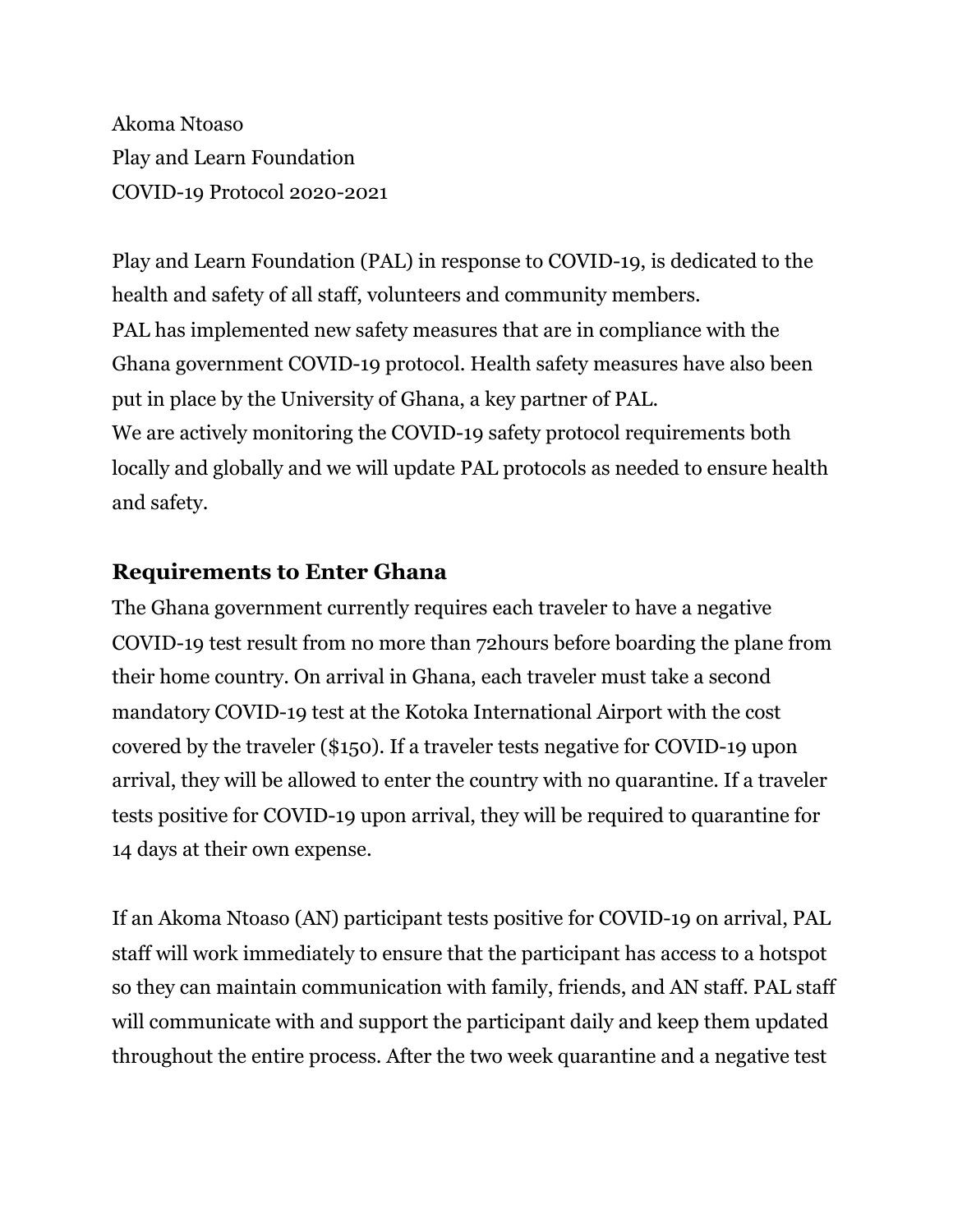result, they will be able to join the rest of the group and participate in all the remaining AN activities.

## **PAL's New Safety Measures**

- Each participant must bring a minimum of two reusable masks with them to Ghana.
- Masks are required to be worn in all public places and at all times when interacting with community members in the various regions we visit.
- Sanitizer will be made readily available for all Akoma Ntoaso (AN) participants and we will give constant reminders to sanitize and/or wash hands throughout the day.
- Training for AN staff to ensure that the latest CDC, WHO, and local guidelines are followed.
- On-site orientation that focuses on Ghana's guidelines and restrictions for each program site, program activities, type of housing, and university.
- All vehicles and common areas will be disinfected daily.
- When traveling, all vehicles will be required to open their windows to allow air ventilation.
- Social distancing is required in all public areas.
- A newly revised quarantine plan that includes a location for isolation in the event that a participant begins to show COVID-19 symptoms.

## **COVID-19 Related Refund Policy**

- Due to the uncertain nature of COVID-19, there is always the possibility that Ghana's borders may close again. If the borders close, a full refund will be given to all participants.
- A partial refund (50%) will be given to people who: